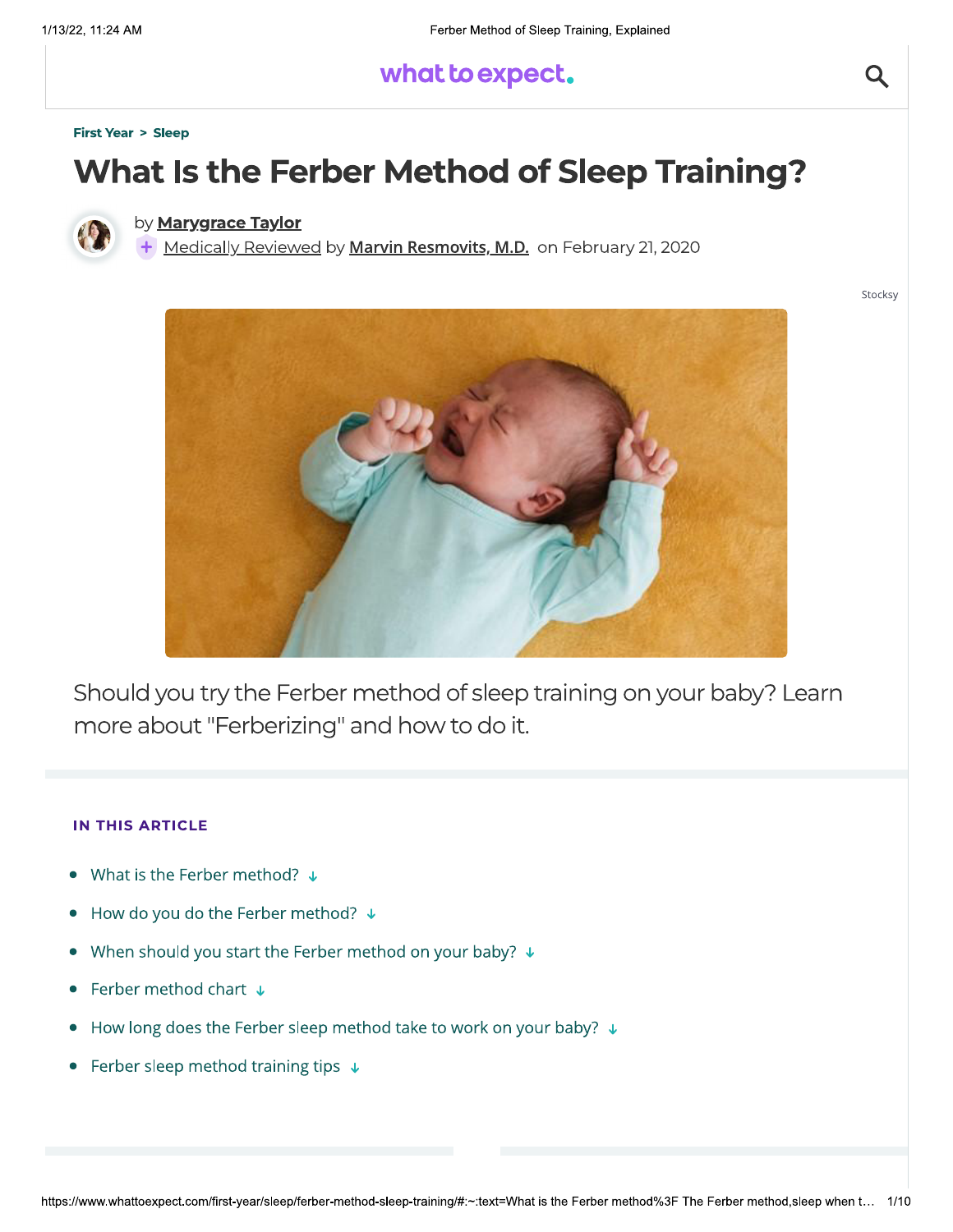You've made the decision to sleep train your baby so you can (finally!) start getting a little more shut-eye yourself. If you're looking into different plans and approaches, the Ferber method might be on your list of possible contenders.

The Ferber method of sleep training has been around for more than three decades, and it's helped countless little ones learn how to drift off to dreamland on their own. So should you give "Ferberizing" a try?

Here's how the Ferber method works and exactly how to do it, along with some smart tips that will help your baby get the hang of falling asleep solo sooner.

# What is the Ferber method?

The Ferber method is a form of cry it out sleep training (also known as "graduated extinction") developed by pediatric sleep expert Dr. Richard Ferber. It teaches babies to self-soothe, so they can fall asleep on their own — and fall back to sleep when they wake up during the night.

Some parents who sleep train with cry it out opt not to go back into their baby's room at all, even if the baby cries for a long time. The Ferber method is considered to be a gentler option, since it involves periodically checking in on your baby when she's crying.

During the check-ins, you'll go to your baby at timed intervals that gradually get longer until she falls asleep. The check-ins also get longer on subsequent nights. Ferber calls it the "progressive waiting approach."

You can soothe your baby verbally or give her a gentle rub or pat. But you shouldn't pick her up or feed her, and your visits should only last a minute or two.

# How do you do the Ferber method?

Even though sleep training can sometimes feel hard emotionally, the actual steps of the Ferber method are simple and straightforward. Here's what you'll do:

Continue Reading Below ~

# **Read This Next**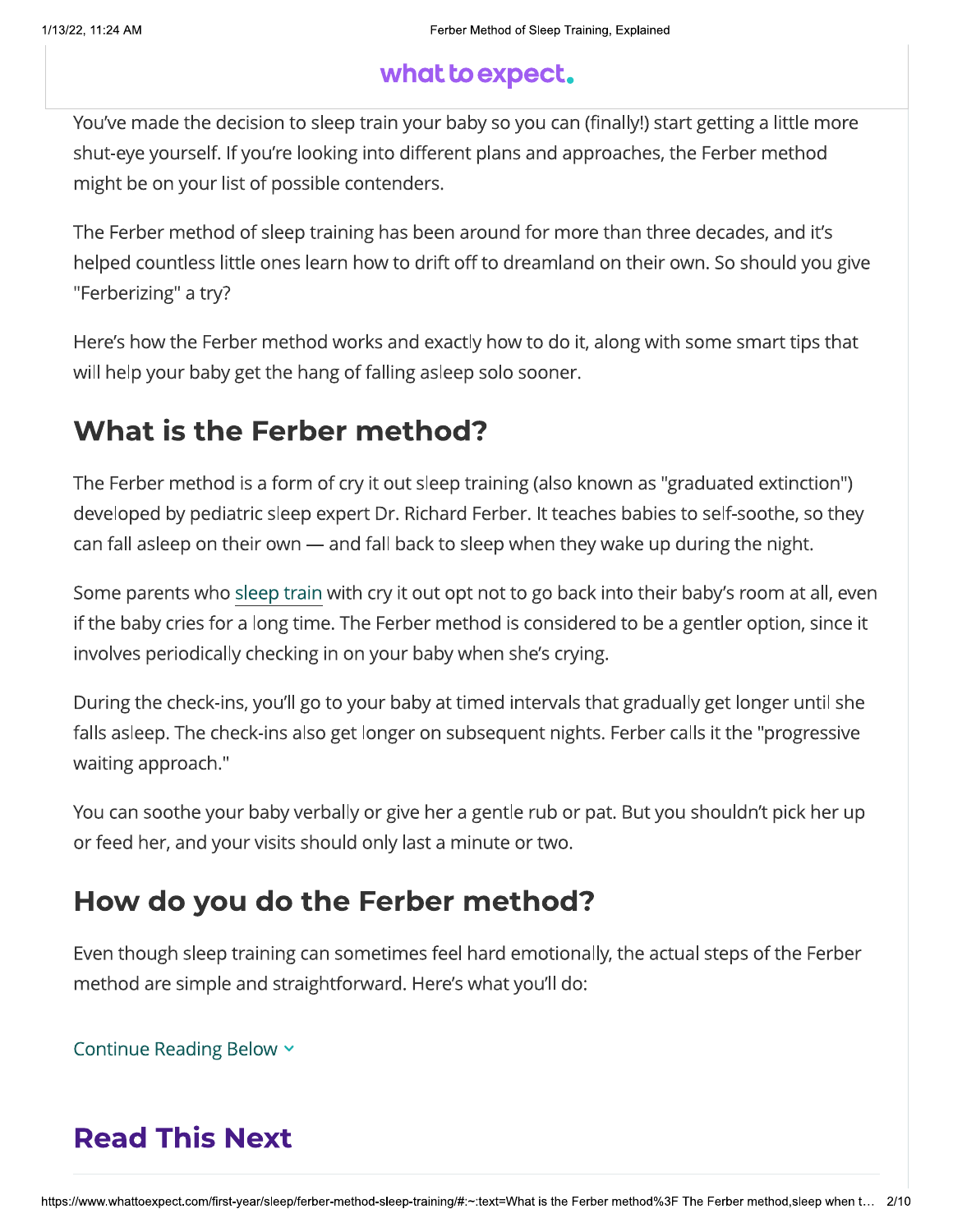Cry It Out Method of Sleep Training

How to Sleep Train Your Baby

Can You Sleep Train for Naps?

• After your bedtime routine, put your baby into her crib. She should be drowsy but awake.

- Tell your baby goodnight and leave the room.
- If your baby cries, wait for a set amount of time (more on how long below), then go back in to briefly comfort her by talking in a soothing voice or gently patting her. Don't pick her up or feed her.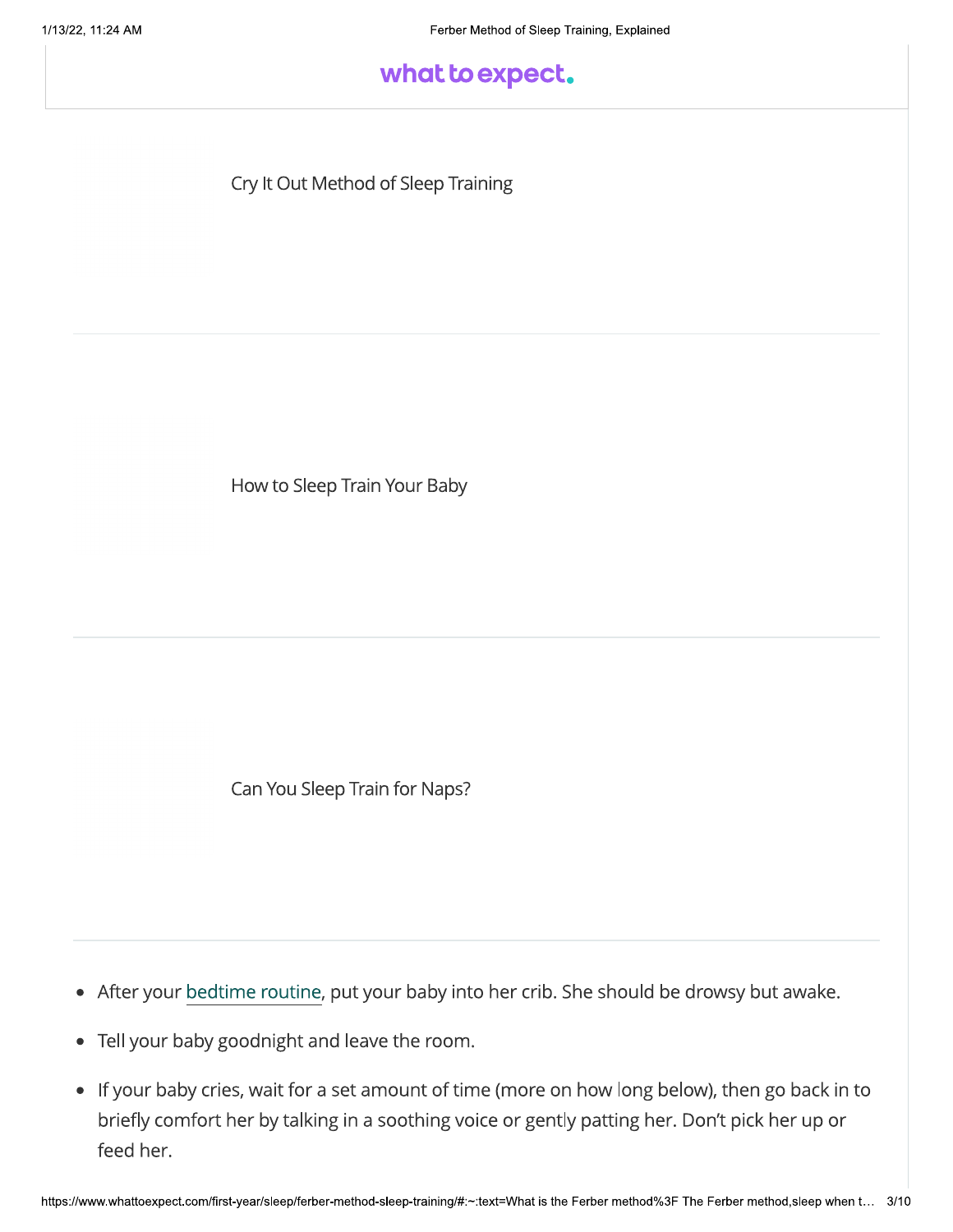# When should you start the Ferber method on your baby?

Babies are generally ready for sleep training, including methods like Ferber, around 5 or 6 months. At that point, they're developmentally capable of self-soothing. They're also old enough to sleep through the night without eating.

But if you have questions or aren't sure whether your little one is quite there yet, don't hesitate to bring it up with her pediatrician.

You don't have to sleep train as soon as your baby hits the 5- or 6-month mark. If you'd feel more comfortable holding off until your little one is a bit older, that's okay. Just keep in mind that the older your baby gets, the harder it might be for her to learn to fall asleep on her own instead of being rocked, fed or soothed by you.

# **Ferber method chart**

The Ferber method is considered a gentler form of cry it out sleep training, since it lets you check in on your baby at timed intervals to comfort her (with soft words and touches) when she's crying.

In his book Solve Your Child's Sleep Problems (which parents trying this method might want to borrow or buy), Ferber recommends doing check-ins at the following times:

# Day 1

First check-in after: 3 minutes

Second check-in after: 5 minutes

Third check-in after: 10 minutes

Subsequent check-in after: 10 minutes

# Day 2

First check-in after: 5 minutes

Second check-in after: 10 minutes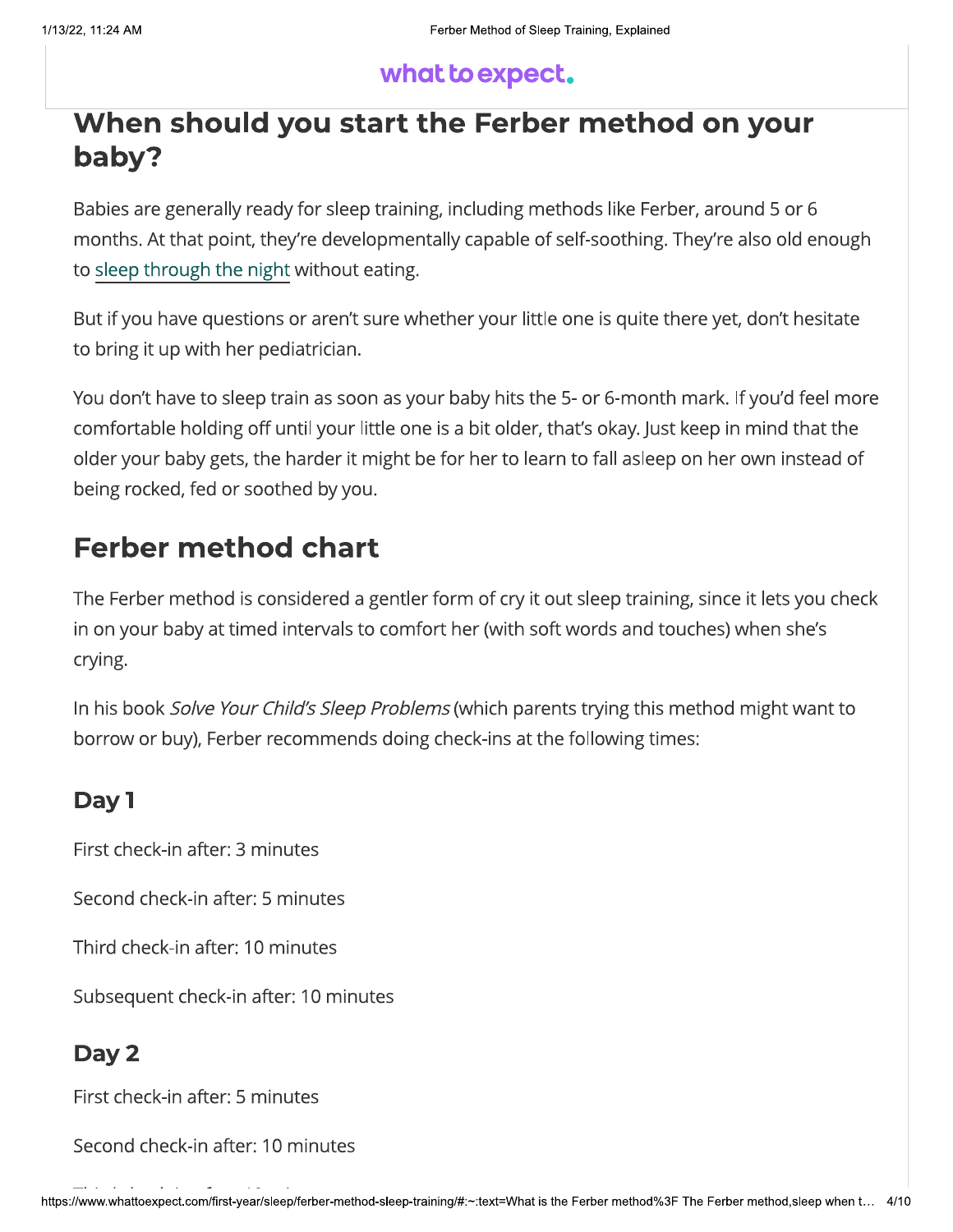Subsequent check-in after: 12 minutes

,-./012-3245.617893/:1;<1=.6>93?

### Day 3

First check-in after: 10 minutes

Second check-in after: 12 minutes

Third check-in after: 15 minutes

Subsequent check-in after: 15 minutes

### Day 4

First check-in after: 12 minutes

Second check-in after: 15 minutes

Third check-in after: 17 minutes

Subsequent check-in after: 17 minutes

## Day 5

First check-in after: 15 minutes

Second check-in after: 17 minutes

Third check-in after: 20 minutes

Subsequent check-in after: 20 minutes

## Day 6

First check-in after: 17 minutes

Second check-in after: 20 minutes

Third check-in after: 25 minutes

Subsequent check-in after: 25 minutes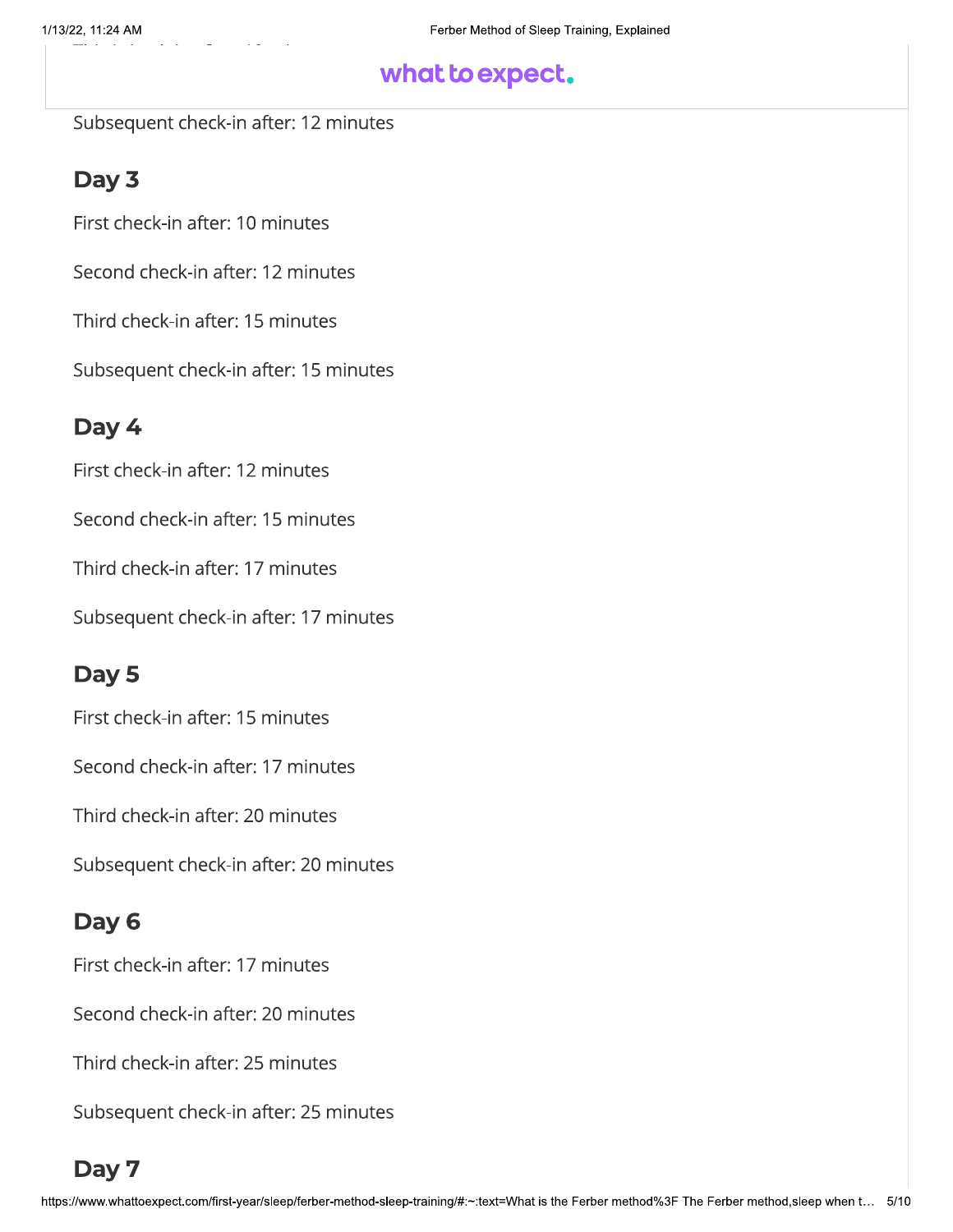Second check-in after: 25 minutes

Third check-in after: 30 minutes

Subsequent check-in after: 30 minutes

Here's a Ferber method chart that's easy to check and refer to:

**D**-ferber method sleep training chart

Do you have to follow these times exactly in order for the training to work? Having predetermined check-in times can help ensure that you're consistent and gradually encourage your baby to do more of the work of soothing herself.

But it's okay to alter the intervals a little bit if you think something else would work better for you and your baby. The key is sticking with any changes you make. As long as you're consistent, you should see sleep training success.

# How long does the Ferber sleep method take to work on your baby?

All babies respond to sleep training in their own way, and some take to the new bedtime routine a little faster than others. But in general, you can expect the crying to diminish steadily over three nights or so. And sometime between nights four and seven, it will likely stop altogether. (Hooray!)

Does that mean your baby will never cry at bedtime or wake up in the middle of the night again? Even after sleep training, it's normal for your little one to hit the occasional rough patch — like when she's sick, teething or even working on a big developmental milestone.

when she's sick, <u>teething</u> or even working on a big <u>developmental r</u><br>But now that sleep training has given her a solid foundation, it shot<br>to get back to her usual snooze routine once the issue has passed.<br>https://www.wh But now that sleep training has given her a solid foundation, it should be relatively easy for her to get back to her usual snooze routine once the issue has passed.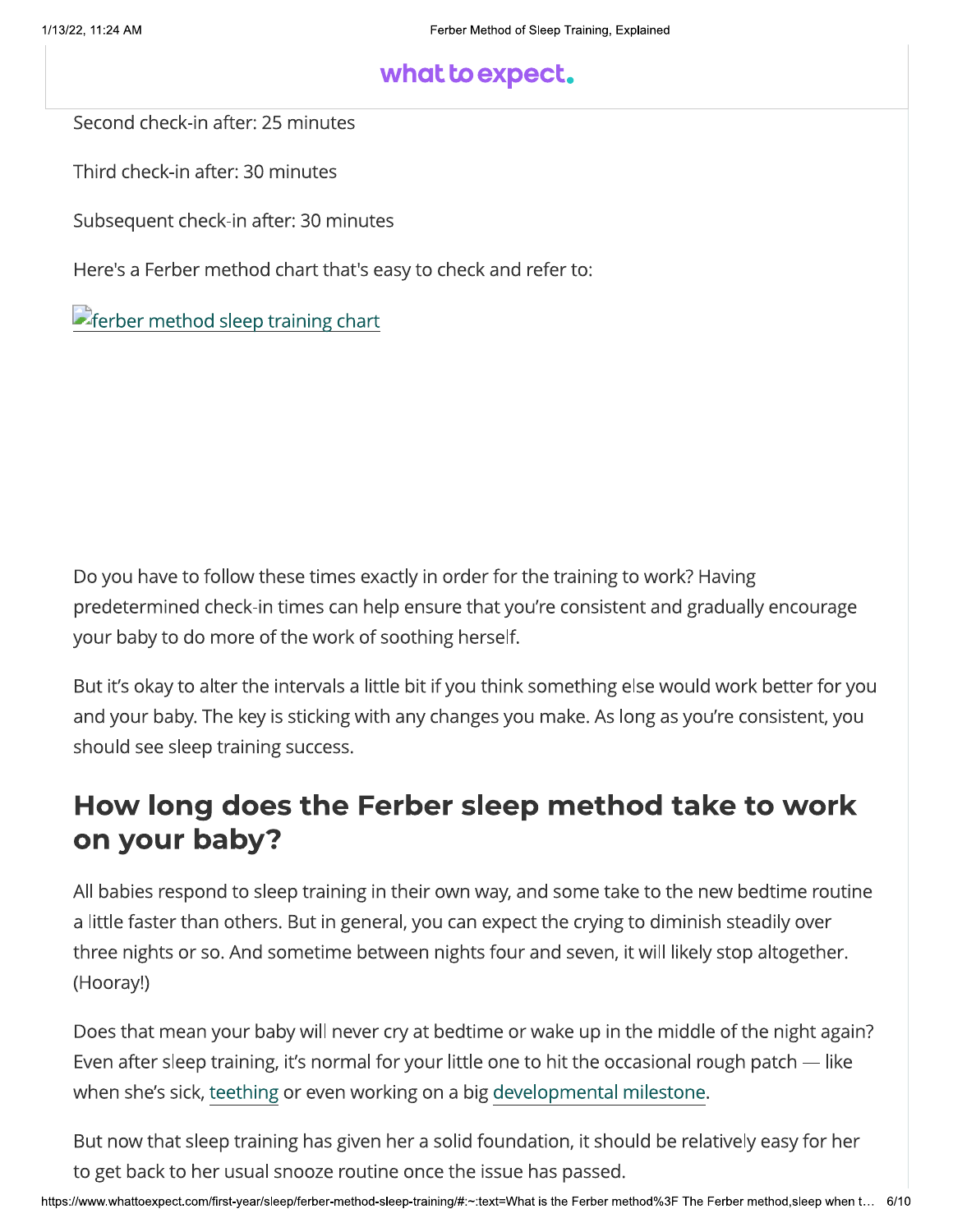The sleep training process isn't exactly fun, but it doesn't have to be a nightmare either.

To set the stage for success — and maybe have everyone sleeping blissfully through the night a little sooner — keep these strategies in mind.

- Be smart about your start time. Sleep training can be a big deal for both you and your baby, so block out time on the calendar when everything else is relatively calm. If your little one is sick or teething, or if you've got a new babysitter starting or you're going back to work, it's worth holding off until things have settled back down. Avoid sleep training on vacation too - travel will only derail your efforts.
- Wean nighttime feedings. It can be harder for your baby to get the hang of sleep training if you sometimes respond to her cries by going in to feed her.
- **Establish a bedtime routine, if you haven't already.** Soothing activities like a bath, book and snuggles will help your baby wind down for the night. If your bedtime routine currently ends with a feeding, try moving it earlier so there's no risk of your baby falling asleep at the breast or bottle. Remember, she should be drowsy but awake when you put her in the crib.
- **Watch for your baby's sleepy cues.** You want to get your baby into bed when she's nice and tired — but not overtired. Your little one will have a harder time settling down once she's past the point of exhaustion. And she might be more likely to sleep restlessly and wake throughout the night.
- Stick with the crib for bedtime and naps. At night, the crib is the most obvious place for sleep. But if your baby is in the habit of napping in places other than her crib, she might have a harder time sleeping well in it at night too.
- Make sure both parents are on board and consider having your partner handle **check-ins.** It's important that both you and your partner agree to try the Ferber method of sleep training, as you'll need each other for support during the process. And if your baby associates you with feeding and comfort, having Dad or a partner go in might help her settle down a little easier.
- **Be consistent.** Listening to your baby cry can be hard, and it might even tempt you to abandon your plan. But sticking with it will help her get the hang of things faster - so you all can rest easier.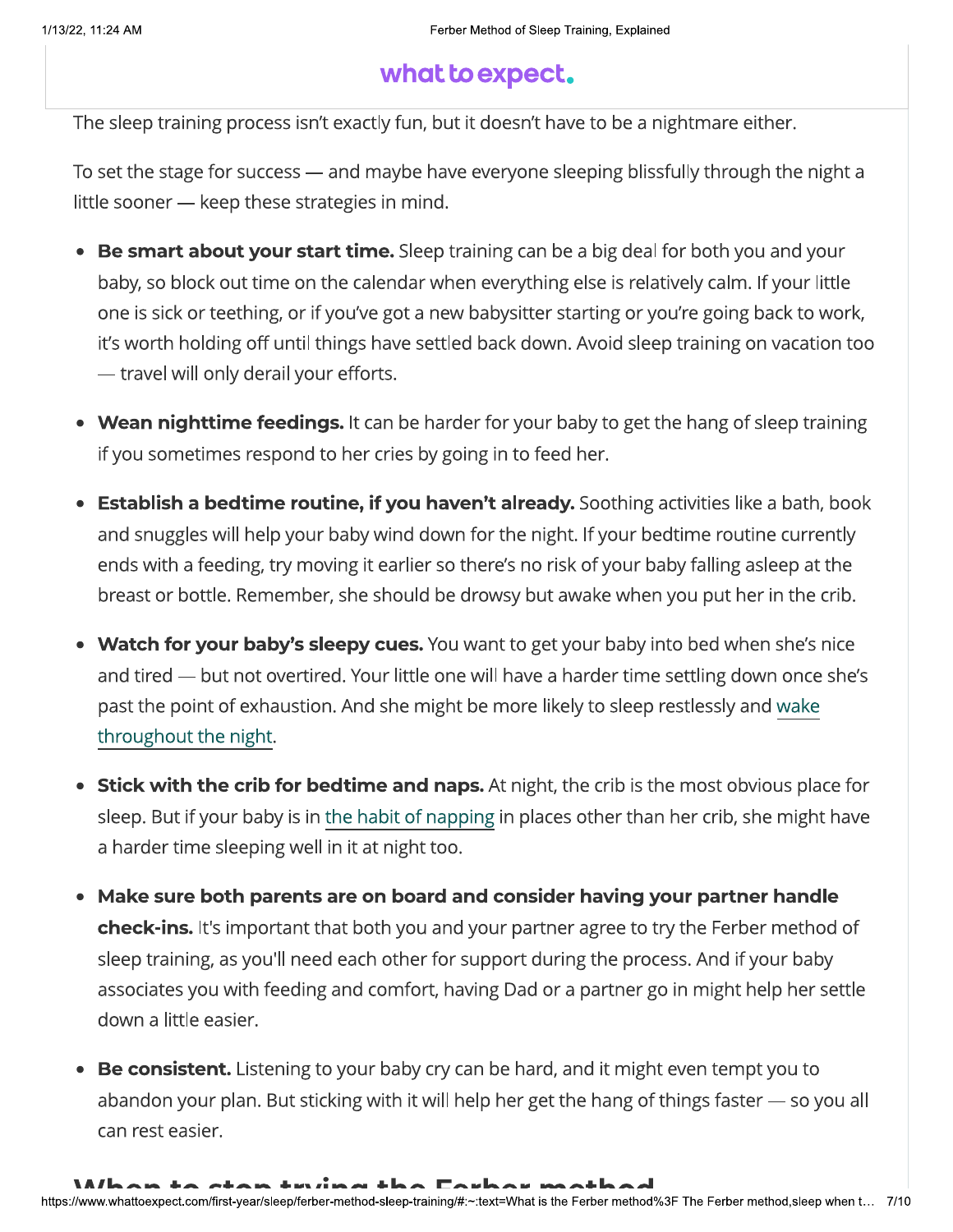Cry it out methods like the Ferber method can be a great tool for helping babies become great sleepers. But if after a week or two, your baby hasn't made much progress or it seems like she's still crying a lot, it might be time to take a break.

You could try the Ferber method again a little later on, or switch gears and try another sleep training approach. It's also worth talking with your baby's pediatrician. She can help rule out any underlying issues that might be making it harder for your baby to sleep, like infant acid reflux, teething or an ear infection.

The Ferber method of sleep training can help your baby learn how to fall asleep on her own and soothe herself back to sleep when she wakes during the night. As with most sleep training approaches, there will probably be some tears.

But if you're consistent, the crying will decrease after just a few days. And within a week or two she — and you — will be getting a better night's sleep.

From the What to Expect editorial team and Heidi Murkoff, author of What to Expect When You're Expecting. What to Expect follows strict reporting guidelines and uses only credible sources, such as peer-reviewed studies, academic research institutions and highly respected health organizations. Learn how we keep our content accurate and up-to-date by reading our medical review and editorial policy.





## **Go to Your Baby's Age**



https://www.whattoexpect.com/first-year/sleep/ferber-method-sleep-training/#:~:text=What is the Ferber method%3F The Ferber method,sleep when t... 8/10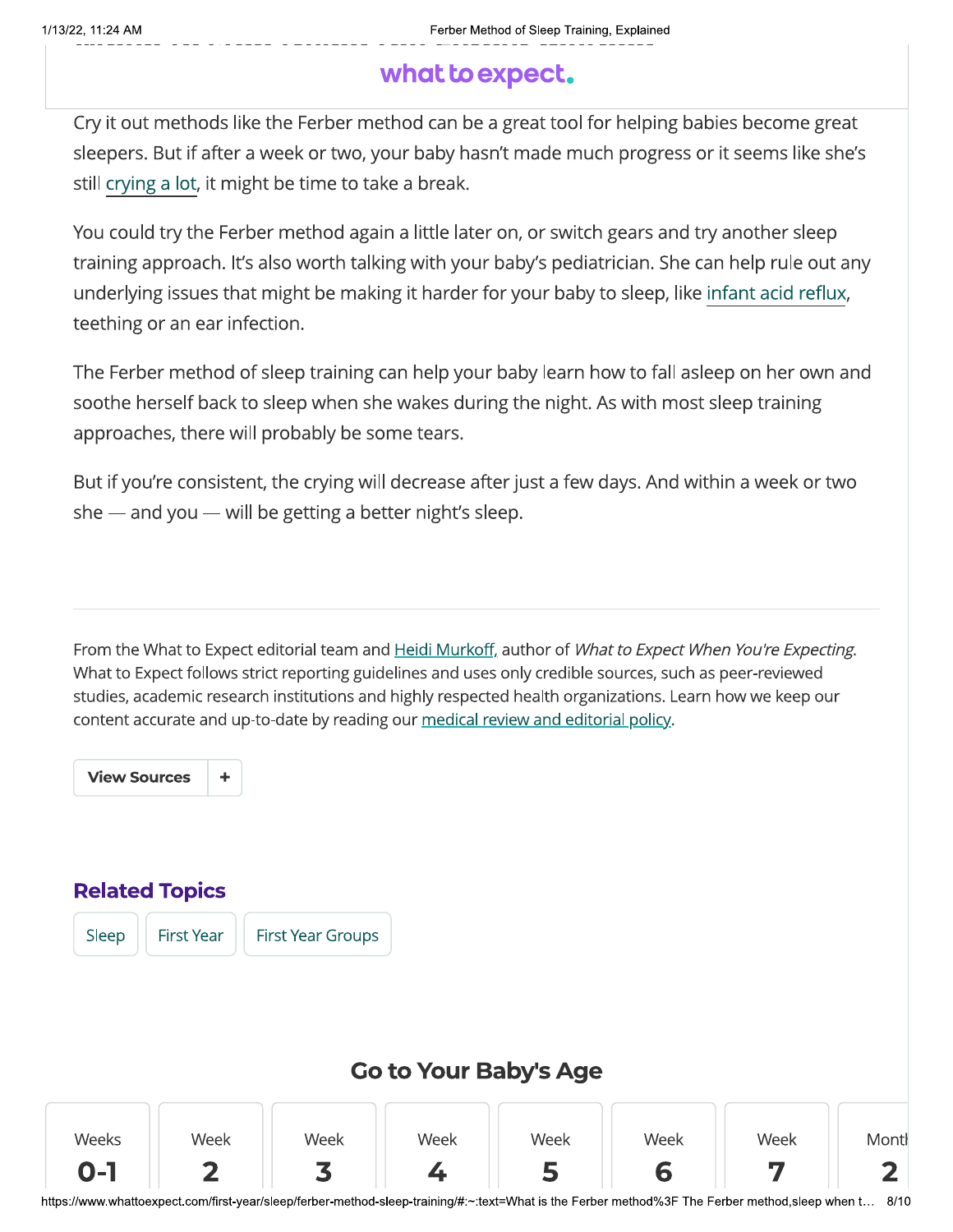Advertisement

**Trending On What to Expect** 

When Will Babies And Children Get The COVID-19 **Vaccine?** 

When Will Your Baby Sleep Through The Night?

 $\Lambda$  You can't see this cool content because you have ad block enabled.

Please whitelist our site to get all the best deals and offers from our partners.

**COVID-19 Vaccine For Children: What Parents Need To Know** 

#### **Your Baby's Vision Development**